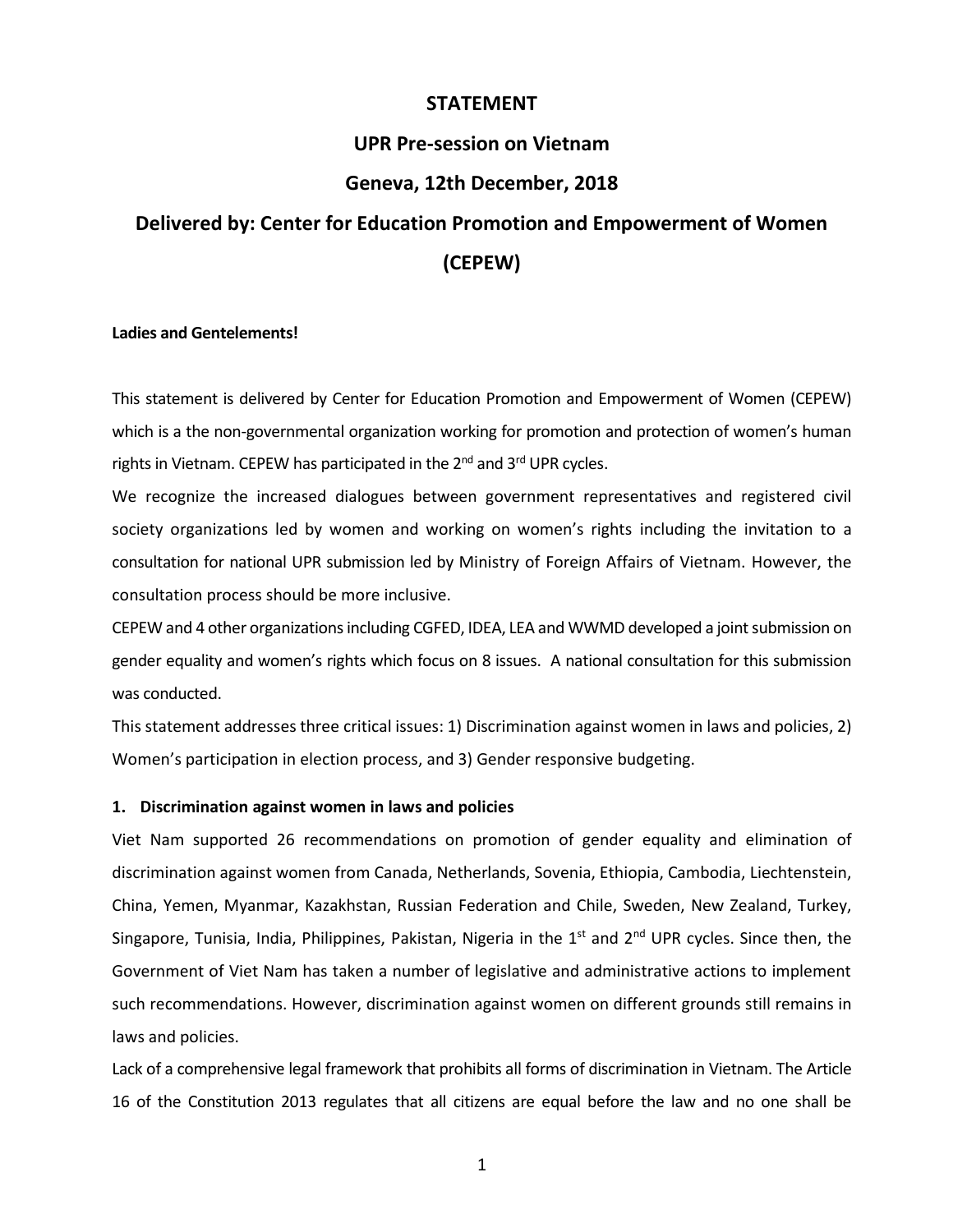discriminated against based on his or her political, civic, economic, cultural or social life which is incompatible with the scope of non-discrimination as expressed in UN-human rights treaties that Vietnam is a state member and makes people difficult to realize discriminatory clauses in laws and discriminatory behaviors in practice.

Lack of clauses on non-discrimination or a comprehensive definition of non-discrimination in national legal framework such as Civil Code, Criminal Code, Labor Code, Law on Gender Equality, Law on Social Insurance, Law on Access to Information, Law on Children, Law on Election, Law on Family and Marriage, Law on Press, Law on Religion and Believe. Discriminatory clauses still exist and gender stereotype is reinforced in different laws and policies such as Labor Code, Law on Social Insurance, Law on Family and Marriage, Law on Children, guidance documents on election, population policy applied for ethnic minority women.

## **Recommendations:**

We recommend the Government of Vietnam should:

- 1) Amend the Article 16 of the Constitution 2013 and revise all discriminatory laws and regulations to fully incorporate the principle of non-discrimination in human rights treaties to which Vietnam is a member by 2023;
- 2) Adopt a Law on Anti-discrimination in accordance with the principles of nondiscrimination in all of international human rights instruments to which Vietnam is party, including specific measures and punishment for violations by 2023.

#### **2. Women's participation in election process**

There was no recommendation on promotion of women's participation in election process in the last UPR cycles.

The Government of Vietnam has taken some legislative and administrative actions to higher number of female deputies of elected bodies at all levels. However, the percentage of female deputies of National Assembly is 26.8% which did not meet the expected target of 30% as set in the National Strategy for Gender Equality and 35% as recommended by CEDAW Committee in 2015.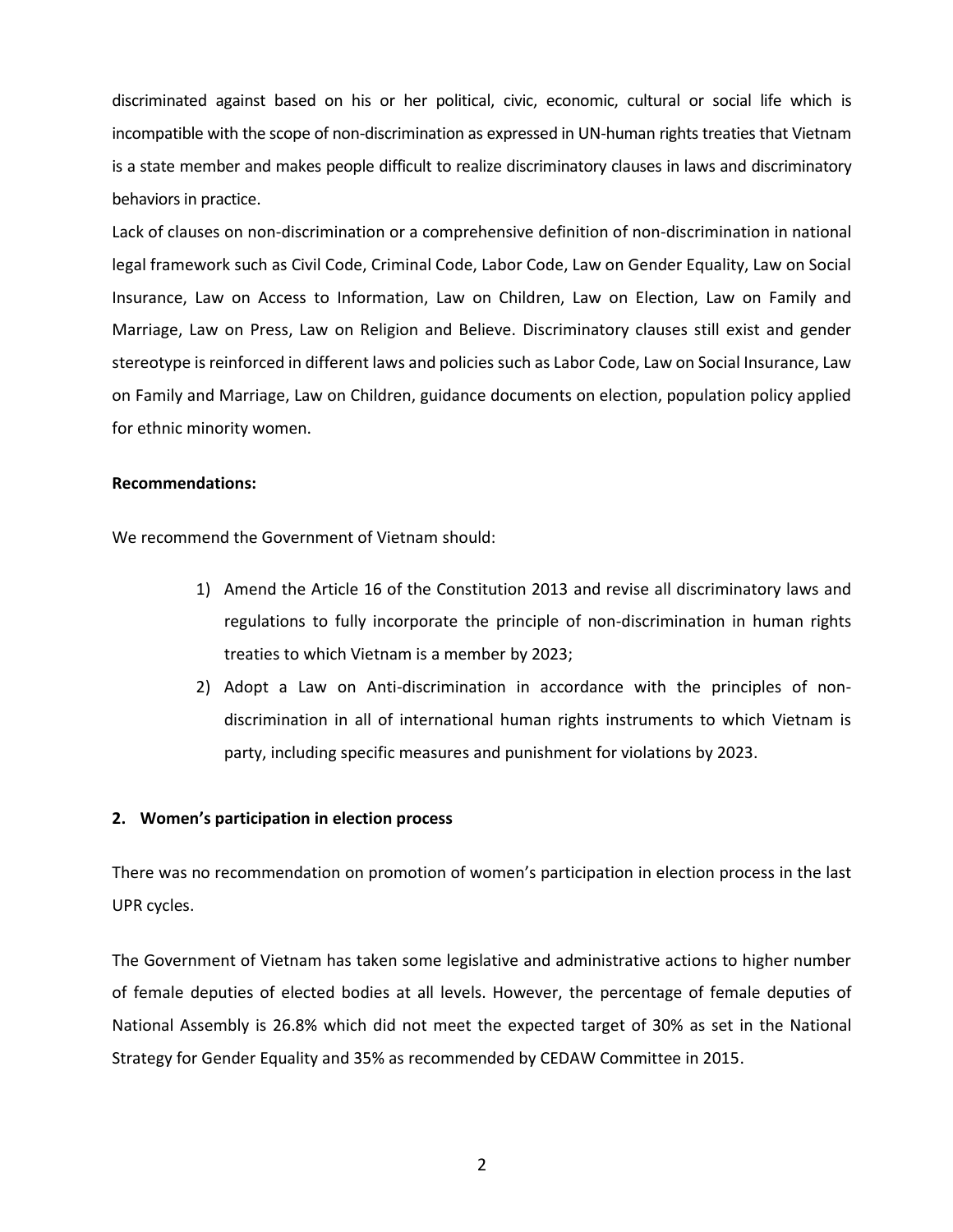In the other hands, Law on Election does not require to check ID of voters before giving them the voting registration card and during the voting process to prevent family or proxy voting. Such Law does not require ballot counting to be done in wide public and preliminary results of each electorate is published immediately that limits female voters' right to participation in election process.

### **Recommendations**

We recommend the Government of Vietnam should:

- 1) Introduce affirmative actions to ensure each gender of candidates in each electorate should be no less than 45% by 2021;
- 2) Introduce measures to prevent proxy voting, including a protocol to check ID card together with voter registration and before cashing ballot, adopt the practice of ballot counting in public and immediately release the preliminary result at each electorate after the public ballot counting by 2021;
- 3) Give legitimacy and space for civil society organizations working on gender equality and women rights to conduct voter education programs and monitoring election by 2021.

## **3. Gender responsive budgeting**

There was no recommendation on gender responsive budgeting in the last UPR cycles.

While the National Assembly of Vietnam adopted a provision to ensure gender equality in Law on State Budget. However, concern on the lack of understanding of substantive gender equality concept among legislators, policymakers and Government officials as well as about the limited awareness of temporary special measures in order to accelerate the achievement of substantive equality between women and men was raise by CEDAW Committee to Vietnam in its dialogue in 2015. The most common way of understanding of gender responsive budgeting is to allocate a specific budget portions for activities targeting women such as budget for women's advancement affairs and for workshops, trainings on gender equality. A number of regulations and guidance stay focused on specific issues of women, but does not specify principles to ensure equity in public investment including gender equity nor preventing government-funded projects from reinforcing stereotypes or discriminations on any basis. The lack of gender-disaggregated statistics, budget estimates and budget settlements of budget spending units posed a great challenge to the monitoring of gender-responsive budgeting.